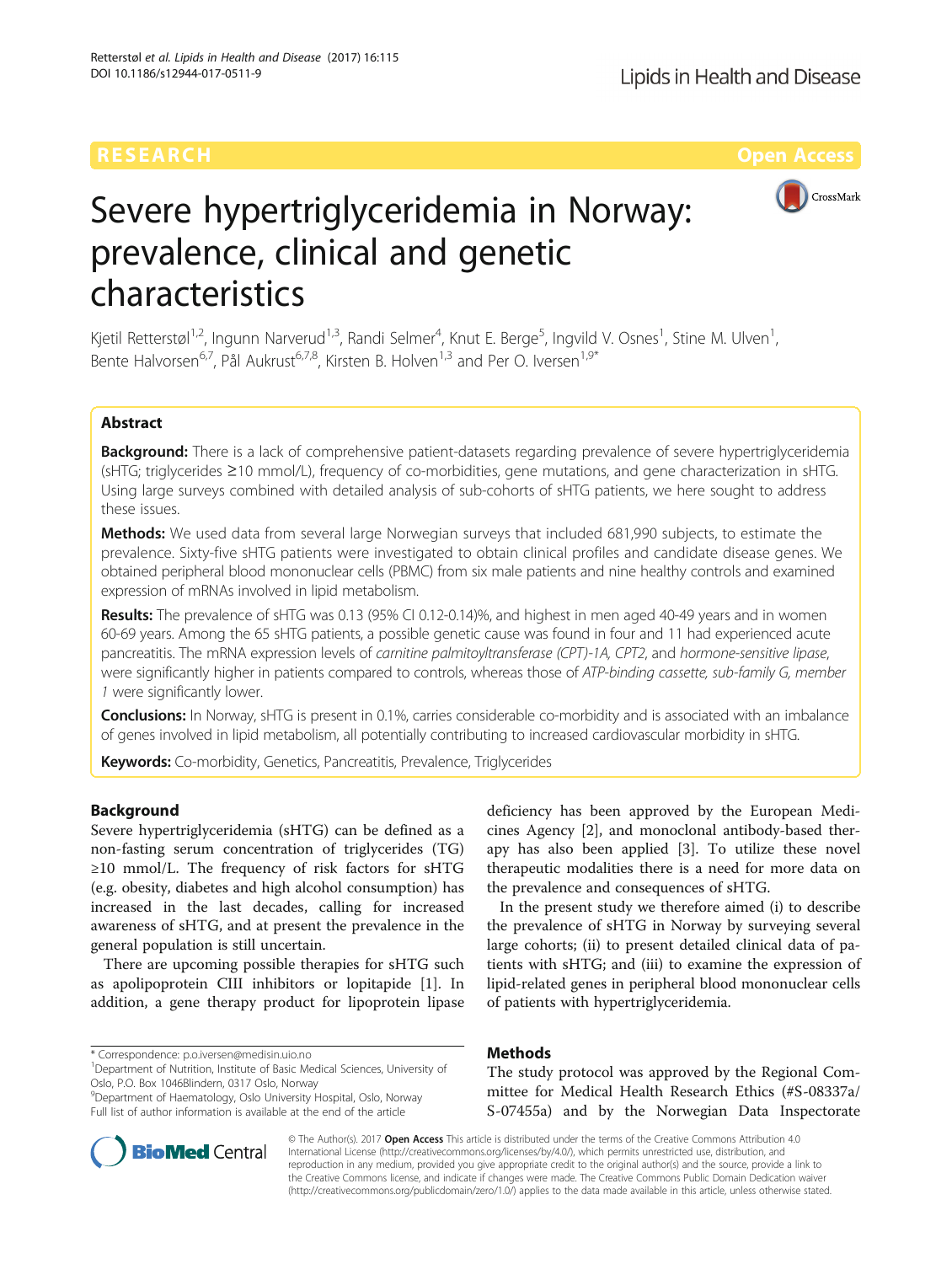(#08/3914). A written informed consent was obtained from each patient included in the study and the study protocol conformed to the ethical guidelines of the 1975 Declaration of Helsinki.

### Collection of data from three surveys to estimate the prevalence of sHTG

The current data on prevalence originates from (i) the COhorts of NORway (CONOR;  $n = 172,956$ ); (ii) the 3 Counties Study ( $n = 92,080$ ); and (iii) the 40 Years Survey ( $n = 416,954$ ). The data from these three surveys have in the present study been merged ( $n = 681,990$ ) to generate data of the Norwegian population.

CONOR covers 10 population-based studies during 1994-2003 from different parts of Norway, both urban and rural regions. Some studies invited all residents above a specific age (for example all above 19 years in the HUNT 2 study), whereas others invited all subjects in selected age groups (for example all 30-, 40-, 45-, 60 and 75 years in the OPPHED- and TROFINN studies). The overall participation rate was 60% and varied between the studies. The participants (aged 20-103 years) filled in a questionnaire covering physical activity, history of previous cardiovascular disease (CVD), diabetes and use of medicine. A non-fasting blood sample was collected. Body mass index (BMI) and systolic blood pressure were also measured. For subjects who participated more than once we used the last measured TG values. Details of the research tools and the measurements of blood chemistry have been described elsewhere [\[4](#page-7-0)].

In the 3 Counties Study (covering the counties Oppland in Eastern part of Norway; Sogn og Fjordane in Western part of Norway; and Finnmark in Northern part of Norway; during 1974-1988) all residents aged 35- 49 years at the study start in each county were invited to the first screening. The study had three visits in each county. The same birth cohorts and in some counties broader age groups, were invited to the second and third screening in each county. Altogether about 93,000 men and women participated in at least one screening. The participation rate varied from 78% to 90%. The participants were screened for CVD risk factors and a nonfasting blood sample was collected. We have included the last measured TG value for each participant in the present study. Details of the research tools and the measurements of blood chemistry have been described elsewhere [\[5](#page-7-0), [6](#page-7-0)].

The 40 Years Survey was conducted from 1985 to 1999 and consisted of 429,245 participants from 18 counties. All inhabitants aged 40-42 years were invited to the survey whereas in some counties and municipalities broader age groups were included. The participation rate varied from 69% in Nord-Trøndelag county in 1992 to 46% in Østfold- and Aust-Agder counties in 1999. A

non-fasting blood sample was collected. A few subjects participated more than once, and for them the last TG value was used in the present study. Details of the research tools and the measurements of blood chemistry have been described elsewhere [\[7\]](#page-7-0).

From each study, we included all participants who had obtained measurements of serum triglycerides and who had answered the questionnaires.

### Collection of data from patients with sHTG for detailed analyses

All individuals >18 years treated for sHTG at the Lipid Clinic from January 1st 2002 to December 31st 2007 were identified by searching the medical records for the diagnoses (ICD-10 classification): pure hypertriglyceridemia (E78.1), mixed hyperlipidemia (E78.2) and hyperchylomicronemia (E78.3). To ensure that the hypertriglyceridemia was not transient, only patients with long-lasting sHTG was included, i.e. they were diagnosed with sHTG both at the time of referral and at two consecutive time points 2-6 months apart. One hundred and twelve patients fulfilled the inclusion criteria and were invited by letter. Sixty-five (58%) patients returned a signed informed consent and were included in the study and came for a baseline visit. Inclusion and exclusion criteria are listed in the Additional file [1:](#page-6-0) Table S1. Data regarding age, diagnoses, clinical findings, laboratory measures, and use of medication were collected from their medical records. All laboratory values were collected after at least 12 h of fasting and analysed at the laboratory at Oslo University Hospital, using standard procedures. Most patients were controlled after 0.5, 1, 2 and 3 years  $(\pm$ 3 months) after the baseline visit. The genes lipoprotein lipase (LPL), apolipoprotein C-II (APOC2), apolipoprotein A-V (APOA5), glycosylphosphatidylinositol-anchored high density lipoprotein-binding protein 1 (GPIHBP1) and lipase maturation factor  $1$  (LMF1) were sequenced at the Unit for Cardiac and Cardiovascular Genetics, Department of Medical Genetics, Oslo University Hospital, and apolipoprotein E was genotyped. Information regarding diet and lifestyle were collected from the validated food questionnaire SmartDiet [\[8](#page-7-0)].

### RNA expression of lipid-related genes in peripheral blood mononuclear cells

Six male patients with hypertriglyceridemia and nine male control subjects were recruited from employees of the Lipid Clinic and the University of Oslo, respectively, to this sub-study.

We analyzed a range of lipid-related genes (Additional file [1](#page-6-0): Table S2) in peripheral blood mononuclear cells (PBMC) obtained from heparinized blood by gradient centrifugation in Isopaque-Ficoll (Lymphoprep, Nycomed, Oslo, Norway). The assay-numbers (hs-numbers) of the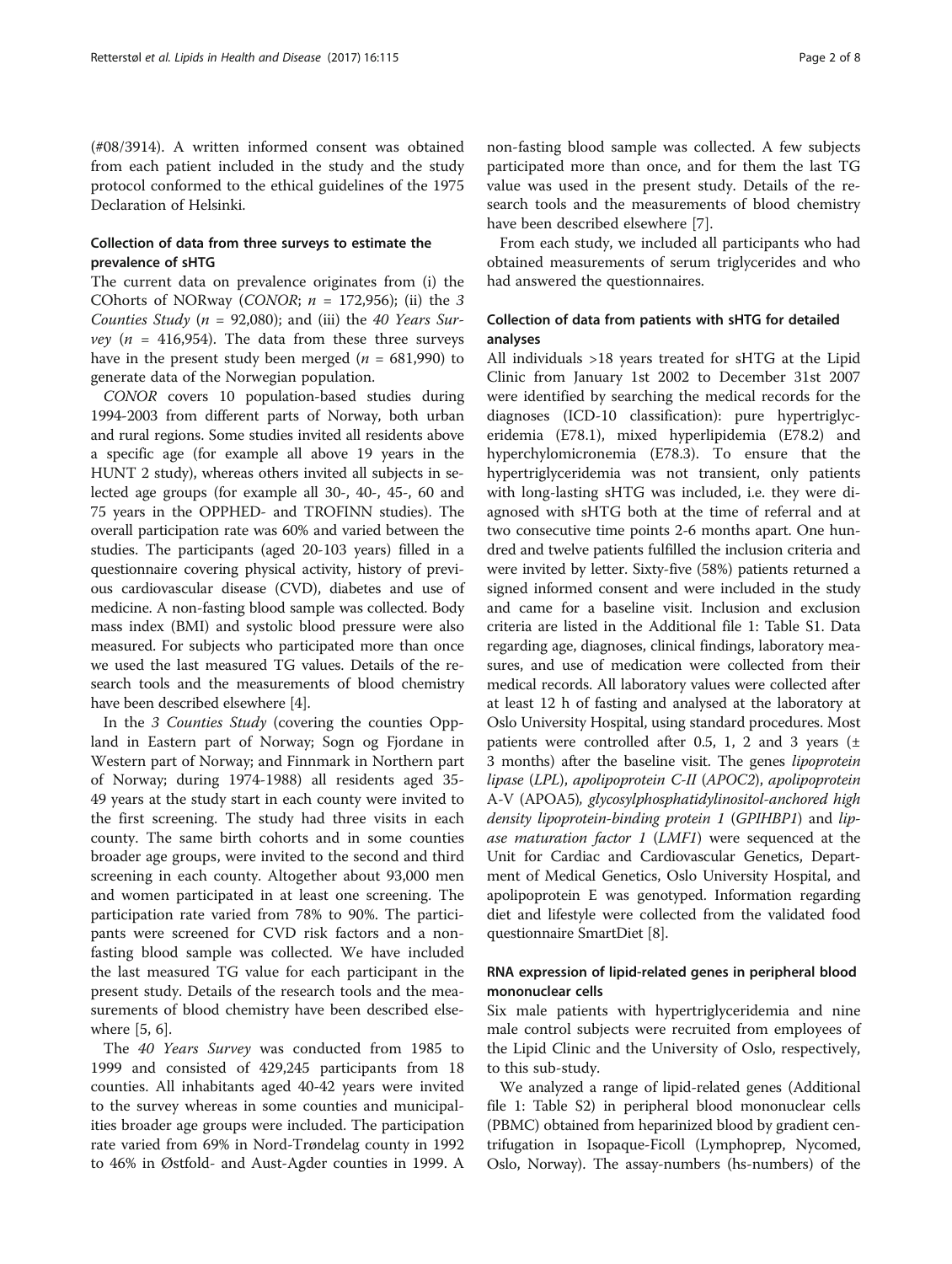specific genes chosen for the analysis are included (Additional file [1](#page-6-0): Table S2). PBMC pellets for mRNA expression analyses were immediately frozen and stored at −80 °C. Total RNA was isolated from all PBMC samples using RNeasy mini kit (Qiagen, Hilden, Germany) with lysis buffer containing β-mercaptoethanol, and RNase-Free DNase (Qiagen) and stored at −80 °C. RNA quantity and -quality measurements were performed using the ND 1000 Spectrophotometer (Saveen Werner, Carlson Circle Tampa, FL) and Agilent Bioanalyser (Agilent Technologies, Santa Clara, CA), respectively. Four hundred ng RNA from all samples were reversetranscribed using High Capacity RNA-to-cDNA Kit (Applied Biosystems, Foster City, CA). Quantitative real-time polymerase chain reaction (RT-qPCR) was performed using Custom TaqMan Array micro Fluidic cards (Applied Biosystems). The endogenous control genes glucuronidase  $β$  (GUS $β$ ) and TATA box binding protein (TBP) were used for normalization. The relative mRNA level for each transcript was calculated by the ΔΔ cycle threshold method [[9\]](#page-7-0).

### Statistical analyses

The patient data were analysed with the Statistical Package for the Social Sciences (SPSS), version 16.0. Results from non-parametric statistical analyses are reported as median and 95% confidence interval (95% CI). Results from variables that showed a normal distribution are reported as mean and standard deviation (SD). For comparisons of two groups of individuals, the Mann-Whitney U test was used. Significance was assumed for  $p < 0.05$ . The prevalence data were analyzed with SPSS version 19.

### Results

#### Prevalence of hypertriglyceridemia

The prevalence of subjects with non-fasting serum TG concentrations  $\geq 10$  mmol/L, i.e. sHTG, was 0.13 (95%) CI 0.12-0.14) % based on pooled data from the three different surveys, while 2.0% of the participants had moderately increased TG levels (i.e. between 5.0 and 9.9 mmol/L) (Table 1). Furthermore, about 28% had TG levels above 2 mmol/L, a cut-off value often used for diagnosing hypertriglyceridemia [[10\]](#page-7-0). Notably these pooled estimates stem from different surveys with somewhat different inclusion criteria, age distributions and time periods.

### Hypertriglyceridemia in the CONOR survey- relation to other risk factors

The CONOR survey provided further age- and gender specific data of the included participants. The prevalence of sHTG was significantly higher in men than in women for the three age groups between 30 and 59 years (Table [2\)](#page-3-0). Moreover, the prevalence peaked in the age group 40-49 years for men and in the age group 60-69 years for women. We next examined whether various known risk factors for cardiovascular disease were associated with elevated TG values (Table [3](#page-3-0)). A non-fasting serum concentration of glucose ≥11 mmol/L was present in 15.4% of those with sHTG, compared to only 0.7% of subjects with non-fasting  $TG < 2$  mmol/L ( $p < 0.05$ ) indicating that high serum glucose was more than 20 times more prevalent in sHTG subjects. The prevalence of systolic blood pressure above 160 mmHg was similar in those with sHTG (13.9%) and those with non-fasting TG < 2 mmol/L (10.2%) ( $p > 0.05$ ). Furthermore, among the sHTG subjects, a BMI  $\geq$  30 kg/m<sup>2</sup> was present in 41.6% in comparison to 10.8% of subjects with nonfasting  $TG < 2$  mmol/L ( $p < 0.05$ ). When asked if they had ever experienced a myocardial infarction (MI), 2.7% of the subjects with TG < 2 mmol/L answered yes compared to 5.8% of those with sHTG ( $p < 0.05$ ). Only 6% of sHTG subjects reported to be physical active ≥3 h/week compared to 13.7% among those with  $TG < 2$  mmol/L  $(p < 0.05)$ . Daily smoking was reported by 29.9% of subjects with TG levels <2 mmol/L and in 48.6% of those with sHTG ( $p < 0.05$ ).

### Clinical, genetic and biochemical profiles of patients with severe hypertriglyceridemia

To give a more in-depth characterization of patients with sHTG, 65 subjects who agreed to participate (51 men and 14 women) were further characterized by clinical, genetic and biochemical methods. Among these 65

Table 1 Distribution of non-fasting serum triglycerides in Norwegian population surveys

|                  |                           | Triglyceride concentration (mmol/L) |                 |               |             |  |  |
|------------------|---------------------------|-------------------------------------|-----------------|---------------|-------------|--|--|
| Survey           | Participants <sup>a</sup> | < 2.0                               | $2.0 - 4.9$     | $5.0 - 9.9$   | $\geq$ 10.0 |  |  |
|                  |                           | n(%)                                | n(%)            | n(%)          | n(%)        |  |  |
| <b>CONOR</b>     | 172,956                   | 125,455 (72.54)                     | 44,408 (25.68)  | 2919 (1.69)   | 174 (0.10)  |  |  |
| 3 Counties Study | 92,080                    | 62,928 (68.34)                      | 27,071 (29.40)  | 1955 (2.12)   | 126 (0.14)  |  |  |
| 40 Years Survey  | 416,954                   | 299,080 (71.73)                     | 108,615 (26.05) | 8695 (2.09)   | 562 (0.13)  |  |  |
| Total            | 681,990                   | 487,463 (71.48)                     | 180,094 (26.41) | 13,569 (1.99) | 862 (0.13)  |  |  |

<sup>a</sup>For persons who participated more than once, the last triglyceride value was used in the present study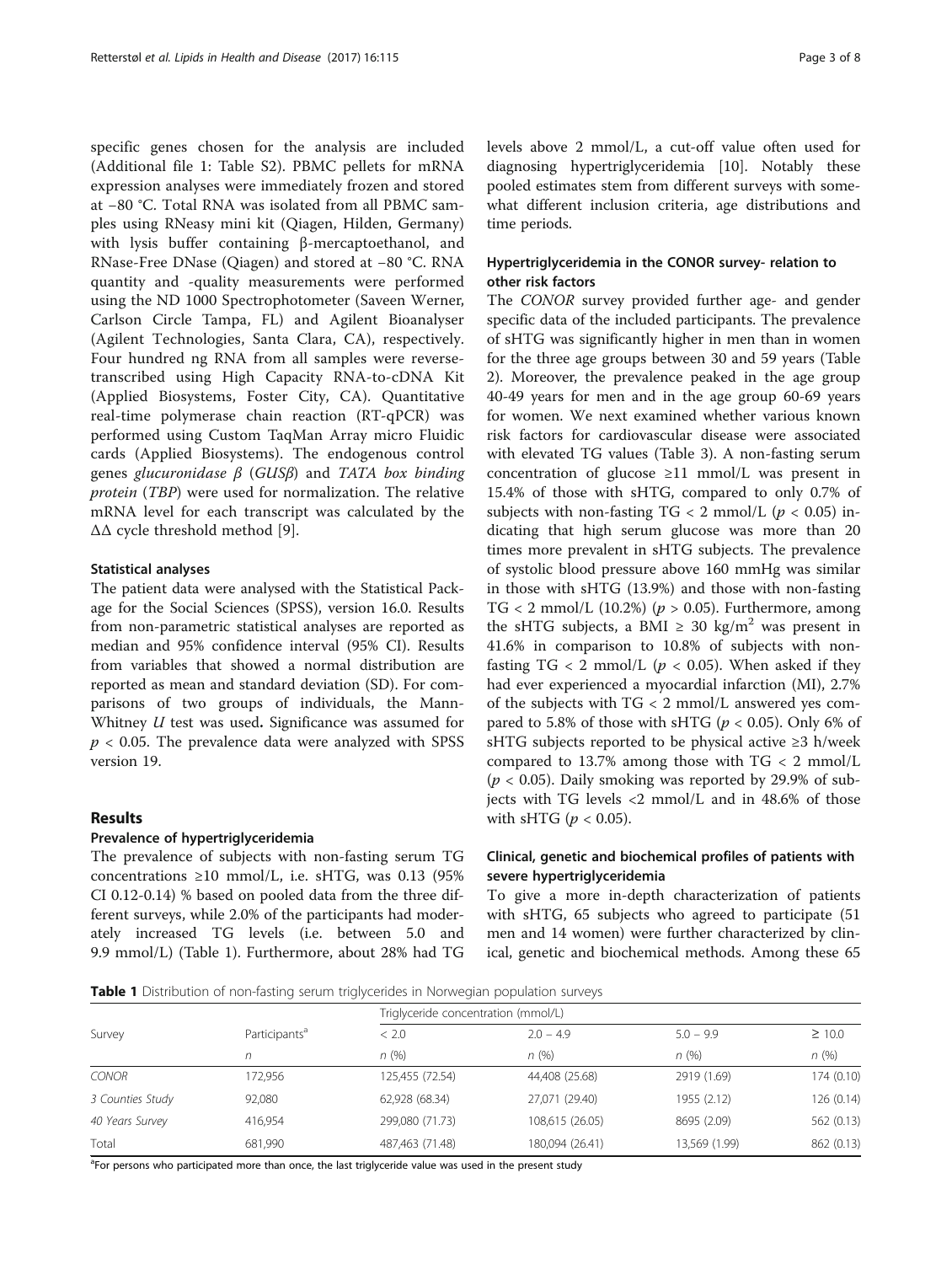|                   | Men  |        |                                  | Women |            |                                  |  |  |
|-------------------|------|--------|----------------------------------|-------|------------|----------------------------------|--|--|
| Age group (years) | sHTG | n      | Prevalence <sup>a</sup> (95% CI) | sHTG  | $\sqrt{n}$ | Prevalence <sup>a</sup> (95% CI) |  |  |
| $0 - 29$          |      | 5274   | $38(5 - 137)$                    |       | 6458       | $15(0 - 86)$                     |  |  |
| $30 - 39$         | 22   | 12,921 | $170(107 - 258)$                 |       | 15,126     | $7(0 - 37)$                      |  |  |
| $40 - 49$         | 73   | 28,156 | $259(203 - 326)$                 | 16    | 32,376     | $49(28 - 80)$                    |  |  |
| $50 - 59$         | 21   | 9847   | $213(132 - 326)$                 | 3.    | 9687       | $31(6 - 90)$                     |  |  |
| $60 - 69$         | 12   | 12,278 | $98(51 - 171)$                   | 10    | 10,890     | $92(44 - 169)$                   |  |  |
| $70 - 79$         |      | 13,925 | $36(12 - 84)$                    | 6     | 11,879     | $51(19 - 110)$                   |  |  |
| $80 - 89$         | 0    | 1604   | <b>ND</b>                        |       | 2535       | $79(10 - 285)$                   |  |  |

<span id="page-3-0"></span>Table 2 Prevalence of severe hypertriglyceridemia in the CONOR survey

<sup>a</sup>The prevalence data are expressed per 100,000 subjects. sHTG severe hypertriglyceridemia, CI confidence interval, ND not detected

Table 3 Distribution of biochemistry, clinical and lifestyle characteristics in relation to serum triglycerides in the CONOR survey

|                                     |                                        | Non-fasting trigycerides (mmol/L) |             |       |             |         |                  |         |                  |       |
|-------------------------------------|----------------------------------------|-----------------------------------|-------------|-------|-------------|---------|------------------|---------|------------------|-------|
|                                     | < 2.0                                  |                                   | $2.0 - 4.9$ |       | $5.0 - 9.9$ |         | $\geq 10$        |         | Total            |       |
|                                     | $\eta$                                 | $\%$                              | $\eta$      | $\%$  | $\eta$      | $\%$    | $\boldsymbol{n}$ | $\%$    | $\boldsymbol{n}$ | $\%$  |
|                                     | Non-fasting serum glucose (mmol/L)     |                                   |             |       |             |         |                  |         |                  |       |
| $<\,7.0$                            | 103,889                                | 94.5                              | 35,527      | 88.0  | 2134        | 80.2    | 119              | 73.5    | 141,669          | 92.5  |
| $7.0 - 8.9$                         | 4432                                   | 4.0                               | 3065        | 7.6   | 262         | 9.8     | 16               | 9.9     | 7775             | 5.1   |
| $9.0 - 10.9$                        | 855                                    | 0.8                               | 759         | 1.9   | 95          | 3.6     | $\overline{2}$   | 1.2     | 1711             | 1.1   |
| $\geq$ 11.0                         | 734                                    | 0.7                               | 1006        | 2.5   | 170         | $6.4\,$ | 25               | 15.4    | 1935             | 1.3   |
| Total                               | 109,910                                | 100.0                             | 40,357      | 100.0 | 2661        | 100.0   | 162              | 100.0   | 153,090          | 100.0 |
|                                     | Systolic blood pressure (mmHg)         |                                   |             |       |             |         |                  |         |                  |       |
| < 160                               | 112,395                                | 89.8                              | 36,850      | 83.3  | 2376        | 81.5    | 149              | 86.1    | 151,770          | 88.0  |
| $\geq 160$                          | 12,715                                 | 10.2                              | 7383        | 16.7  | 538         | 18.5    | 24               | 13.9    | 20,660           | 12.0  |
| Total                               | 125,110                                | 100.0                             | 44,233      | 100.0 | 2914        | 100.0   | 173              | 100.0   | 172,430          | 100.0 |
| Body mass index ( $\text{kg/m}^2$ ) |                                        |                                   |             |       |             |         |                  |         |                  |       |
| < 20                                | 6120                                   | 4.9                               | 350         | 0.8   | 5           | 0.2     | $\circ$          | 0.0     | 6475             | 3.8   |
| 20.0-24.9                           | 58,443                                 | 46.8                              | 9791        | 22.2  | 339         | 11.7    | 16               | 9.2     | 68,589           | 39.9  |
| 25.0-29.9                           | 46,690                                 | 37.4                              | 22,380      | 50.8  | 1464        | 50.5    | 85               | 49.1    | 70,619           | 41.1  |
| $\geq 30.0$                         | 13,501                                 | 10.8                              | 11,506      | 26.1  | 1092        | 37.7    | 72               | 41.6    | 26,171           | 15.2  |
| Total                               | 124,754                                | 100.0                             | 44,027      | 100.0 | 2900        | 100.0   | 173              | 100.0   | 171,854          | 100.0 |
|                                     | Have had myocardial infarction         |                                   |             |       |             |         |                  |         |                  |       |
| Yes                                 | 3371                                   | 2.7                               | 2193        | 5.0   | 146         | 5.1     | 10               | 5.8     | 5720             | 3.4   |
| No                                  | 120,420                                | 97.3                              | 41,489      | 95.0  | 2718        | 94.9    | 163              | 94.2    | 164,790          | 96.6  |
| Total                               | 123,791                                | 100.0                             | 43,682      | 100.0 | 2864        | 100.0   | 173              | 100.0   | 170,510          | 100.0 |
|                                     | Hard physical activity during one week |                                   |             |       |             |         |                  |         |                  |       |
| No                                  | 38,733                                 | 36.5                              | 15,432      | 43.0  | 1089        | 46.0    | 58               | 38.4    | 55,312           | 38.3  |
| < 1 h                               | 26,506                                 | 25.0                              | 9176        | 25.6  | 597         | 25.2    | 50               | 33.1    | 36,329           | 25.1  |
| $1 - 2h$                            | 26,371                                 | 24.8                              | 7328        | 20.4  | 449         | 19.0    | 34               | 22.5    | 34,182           | 23.6  |
| $\geq 3$ h                          | 14,575                                 | 13.7                              | 3917        | 10.9  | 233         | 9.8     | 9                | $6.0\,$ | 18,734           | 13.0  |
| Total                               | 106,185                                | 100.0                             | 35,853      | 100.0 | 2368        | 100.0   | 151              | 100.0   | 144,557          | 100.0 |
| Daily smoking                       |                                        |                                   |             |       |             |         |                  |         |                  |       |
| No                                  | 87,015                                 | 70.1                              | 30,394      | 69.4  | 1862        | 64.7    | 89               | 51.4    | 119,360          | 69.8  |
| Yes                                 | 37,129                                 | 29.9                              | 13,380      | 30.6  | 1016        | 35.3    | 84               | 48.6    | 51,609           | 30.2  |
| Total                               | 124,144                                | 100.0                             | 43,774      | 100.0 | 2878        | 100.0   | 173              | 100.0   | 170,969          | 100.0 |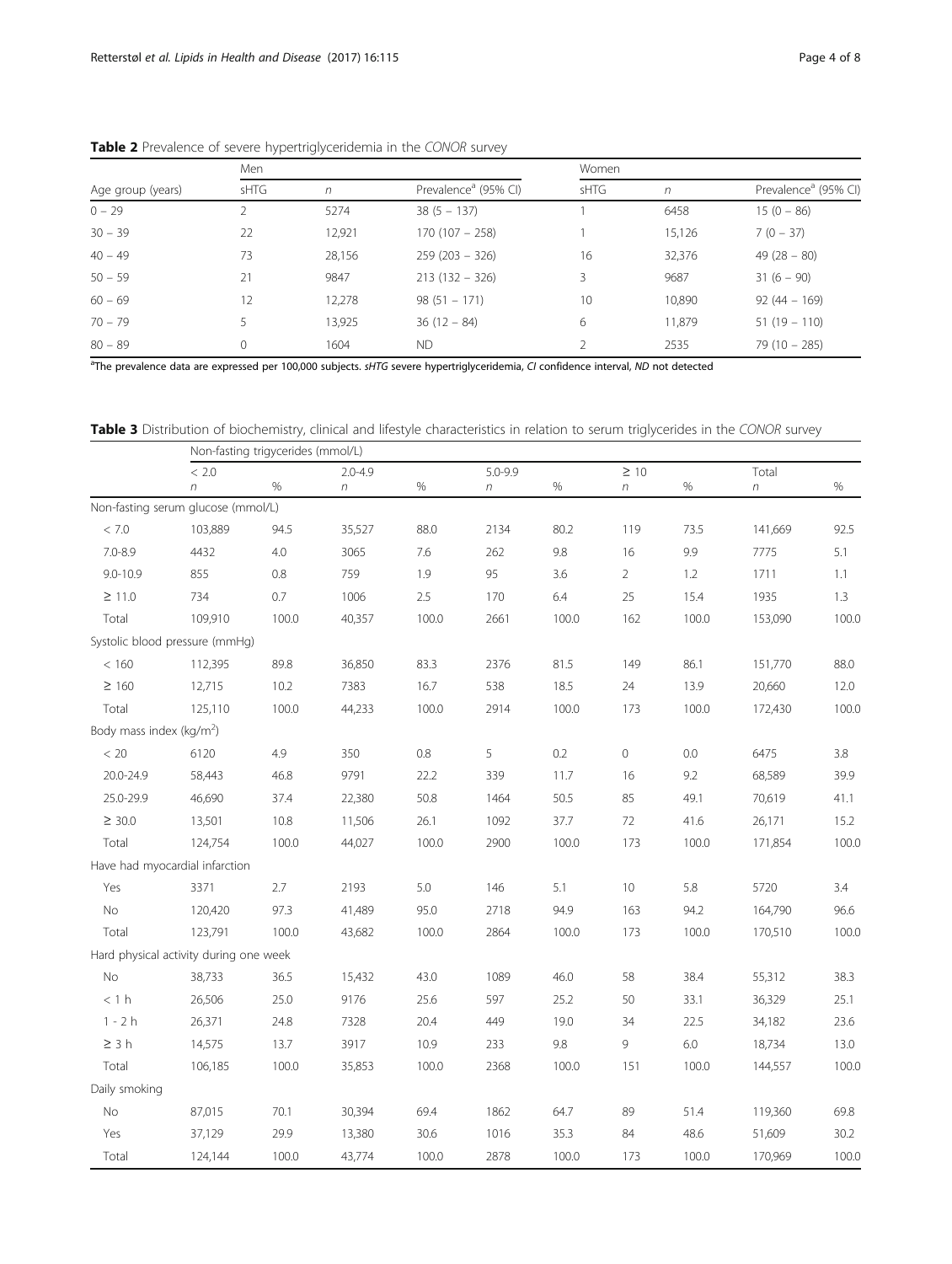patients, 28 were diagnosed with a primary hypertriglyceridemia whereas the remaining 37 had a secondary hypertriglyceridemia.

Among the men, the mean  $(\pm$  SD) age was  $45.6 \pm 9.1$  years and the mean BMI was  $29.2 \pm 4.0$  kg/m<sup>2</sup>. Among the women, the mean age was  $46.7 \pm 6.4$  years and the mean BMI was  $29.4 \pm 4.6$  kg/m<sup>2</sup>. In four of the 28 patients with primary hypertriglyceridemia a possible genetic cause of the sHTG was found: Homozygosity for a deletion comprising exons 3 and 4 in GPIHBP1 was found in two women who both had been hospitalized for pancreatitis several times [[11\]](#page-7-0). Another patient suffered from type III hyperlipidemia due to apolipoprotein E2/E2 homozygosity. One patient was heterozygous for the two non-synonymous SNPs: c.106G > A (rs1801177) and c.998G > A (rs144466625) (Ref. seq.: NM \_000237.2) in the LPL gene. We do not know whether these SNPs reside on different alleles. No mutations were found in LMF1, APOC2 or APOA5.

The values of the biochemical characteristics of the 65 patients with sHTG were within the standard reference limits except for high values of total cholesterol and TG (Additional file [1](#page-6-0): Table S3). The median and maximum fasting serum TG values at the first visit were 12.3 and 57.3 mmol/L, respectively. Forty-eight percent of the patients smoked daily, 50% were overweight  $(BMI > 25 \text{ kg/m}^2)$ , 36% were obese (BMI > 30 kg/m<sup>2</sup>), and 43% were physically inactive (< 30 min of physical activity maximally once per week).

Metabolic syndrome, hypertension, high alcohol intake, diabetes mellitus type 2 and other conditions known to be associated with sHTG were observed in 61 of the 65 (94%) patients (Fig. 1). In total, 11 (17%) patients had experienced pancreatitis (4 with one episode and 7 with recurrent episodes) and all had co-factors known to increase the risk for pancreatitis (alcohol abuse,  $n = 4$  and diabetes type 2,  $n = 7$ ). At the first measurement after initiation of treatment, patients who



had experienced acute pancreatitis (mean TG 22.1 mmol/L) had significantly higher TG values than patients without pancreatitis (mean TG 8.2 mmol/L). Eleven of the patients with sHTG had a medical history of coronary artery disease and eight other patients experienced a coronary event during the study period.

All 65 patients had received lifestyle advice and diet therapy from a clinical nutritionist at least once, whereas 33 used one or several lipid-lowering medications when referred to the Lipid Clinic, increasing to 43 at the last consultation (Additional file [1:](#page-6-0) Table S4). None used medication known to increase TG. Among the 65 patients, 10 had reached a serum TG concentration within the laboratory reference value of 2.6 mmol/L or lower one year after the first visit at the Lipid Clinic. Due to the small number of this subset compared to the much higher number in the larger surveys, we cannot readily make comparisons between them.

#### PBMC expression of lipid-related genes

In the subgroup of six male hypertriglyceridemic patients and 9 male control subjects, mRNA levels of relevant genes involved in lipid metabolism were analysed in PBMC since previous studies have shown that dyslipidemic alterations are reflected in the PBMC transcriptome [[12](#page-7-0), [13\]](#page-7-0). Their characteristics are displayed in the Additional file [1](#page-6-0): Table S5. None of them had cardiovascular disease. These patients had significantly higher levels of total cholesterol, TG and glucose, and lower levels of apolipoprotein A1 compared to the controls (Table [4](#page-5-0)).

The mRNA expression levels of CPT-1A and CPT-2, encoding mitochondrial enzymes involved in β-oxidation of fatty acids, were significantly higher in the patients compared to the controls (Additional file 2: Figure S1). The mRNA expression of *LIPE*, encoding the hormone sensitive lipase that hydrolyzes stored TG to free fatty acids, was also significantly elevated among the patients compared to the controls. In contrast, the mRNA expression of ABCG1, encoding a protein contributing to cholesterol efflux capacity, was significantly lower in the HTG patients compared to the controls.

### **Discussion**

In the present study we show that the prevalence of sHTG in Norway is about 0.1%, and associated with a number of serious co-morbidities such as CVD and pancreatitis. The high prevalence of elevated non-fasting glucose concentrations, obesity and low physical activity suggest a disturbed energy metabolism in these subjects. Moreover, in a subgroup of patients, we found that the hypertriglyceridemic phenotype was associated with changes in gene expression of key players in lipid metabolism, potentially contributing to the high prevalence of CVD in these patients.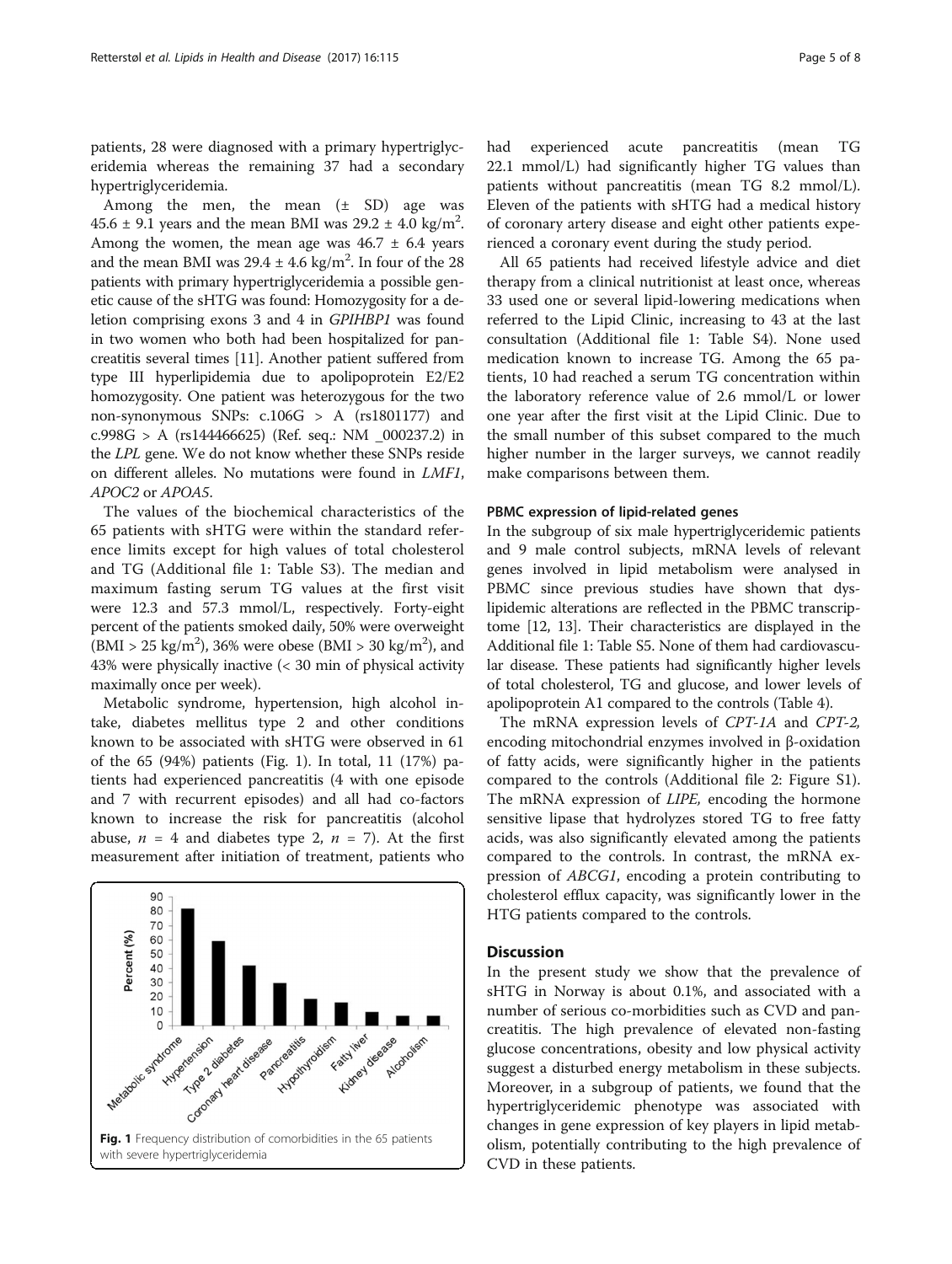|                            | Hypertriglyceridemia | Controls       | $p$ -values |  |
|----------------------------|----------------------|----------------|-------------|--|
|                            | $n = 6$              | $n = 9$        |             |  |
| Age (years)                | 44 (32-50)           | 52 (25-60)     | 0.41        |  |
| Total cholesterol (mmol/L) | $8.9(5.2-14.6)$      | $4.5(3.7-5.6)$ | 0.004       |  |
| LDL cholesterol (mmol/L)   | $2.3(1.9-3.8)$       | $2.9(2.0-4.1)$ | 0.41        |  |
| HDL cholesterol (mmol/L)   | $1.4(0.8-2.4)$       | $1.5(1.1-2.0)$ | 0.63        |  |
| Triglycerides (mmol/L)     | $17.3(5.1-58)$       | $0.7(0.4-1.5)$ | 0.001       |  |
| Apolipoprotein A1 (mg/L)   | $1.1(1.1-1.4)$       | $1.5(1.1-1.7)$ | 0.019       |  |
| Apolipoprotein B (mg/L)    | $0.8(0.7-1.1)$       | $0.8(0.6-1.1)$ | 0.58        |  |
| Free fatty acids (nmol/L)  | 593 (372-798)        | 387 (172-681)  | 0.090       |  |
| Hs-CRP (mg/L)              | $2.4(0.7-20)$        | $1.1(0.7-2.8)$ | 0.20        |  |
| Glucose (mmol/L)           | $10.1 (5.5 - 14.7)$  | $5.0(4.4-5.4)$ | 0.001       |  |

<span id="page-5-0"></span>Table 4 Characteristics of the male sub-sample with gene expression profiling and cholesterol efflux measurements compared with male control subjects

Data are presented as median (range)

Hs-CRP high sensitivity C-reactive protein

There are few nation-wide data on the prevalence of hypertriglyceridemia, and there is no established definition of sHTG. Reportedly 1.7% of adults in the United States 2001-2006 had elevated fasting TG values ranging from 5.6 to 22.6 mmol/L [[14\]](#page-7-0), whereas we found that 2% of the subjects had moderately elevated non-fasting TG levels (5-10 mmol/L) in Norway, similar to the 1.9% recently reported in Denmark [\[10\]](#page-7-0). In addition, about 25% of US adults had hypertriglyceridemia (TG values >2 mmol/L), i.e. about the same estimate as we report here (28%). In comparison, among otherwise healthy adult Iranians, nearly 10% had hypertriglyceridemia in 2013 [[15\]](#page-7-0), whereas the corresponding percentage of hypertriglyceridemia in Västerbotten County, Sweden in 2008-2010 was 15.5 and 31.9 among women and men, respectively [\[16](#page-7-0)]. In the present study 20% of the women and 36% of the men had TG values >2 mmol/L, based on the data from the CONOR survey. Collectively, our Norwegian data are quite similar to the quoted estimates of the prevalence of hypertriglyceridemia obtained in populations from the US [\[14](#page-7-0)], Iran [\[15](#page-7-0)] and Sweden [[16\]](#page-7-0). Notably, these populations differ in relation to lifestyles and risks of CVD. Moreover, the data from the CONOR-survey consistently showed that sHTG level was associated with a number of risk factors for CVD, diabetes and the metabolic syndrome, as evidenced by elevated glucose, blood pressure, BMI as well as low physical activity [[17\]](#page-7-0). If these risk factors represent potential causes or consequences of sHTG or if they are associated phenomena reflecting common pathogenic mechanisms such as those leading to metabolic syndromes, are at present not known.

The 28 patients with primary hypertriglyceridemia who were included in the sHTG sub-study had persistent sHTG for several months, but in only four of them was a possible genetic cause found, demonstrating that even in a long lasting sHTG a genetic cause is usually not found among currently known predisposing genes. Unfortunately we do not have data regarding the prevalence of heterozygous mutations in the 65 patients. The fasting TG values were reduced by nearly 60% after treatment, a reduction that seemed to persist for years. In line with others we observed that sHTG was associated with several serious co-morbidities [\[18\]](#page-7-0). Notably, 19 of the 65 patients (29%) had established coronary heart disease and eight of these patients experienced a coronary event during the study period, suggesting that they were at significant risk even after treatment with marked decrease in TG levels. Without a control group we cannot exclude the possibility that the fall in TG levels is the natural evolution of the disease (sHTG). However, the relatively rapid effect of treatment observed after 6 months, which then remained fairly constant, may be interpreted as a real treatment effect. Similar to other studies [[19](#page-7-0), [20\]](#page-7-0) our data shows that complete normalization of plasma TG values is rarely achieved in patients with sHTG. In patients with sHTG, those with a history of acute pancreatitis had particularly high TG values. Moreover, patients with sTG levels and pancreatitis all had co-factors known to increase the risk for pancreatitis [[18](#page-7-0)], potentially suggesting that sHTG on its own will not predispose to acute pancraetitis. On the other hand, Pedersen et al. [\[10](#page-7-0)] recently showed that even those with mild hypertriglyseridemia (TG > 2 mmol/ L) were at increased risk for acute pancreatitis, after adjustment for several known confounders.

In the subgroup of six hypertriglyceridemic patients we found that the PBMC mRNA expression of several key mediators in lipid metabolism was altered as compared to controls. Thus, the patients were characterized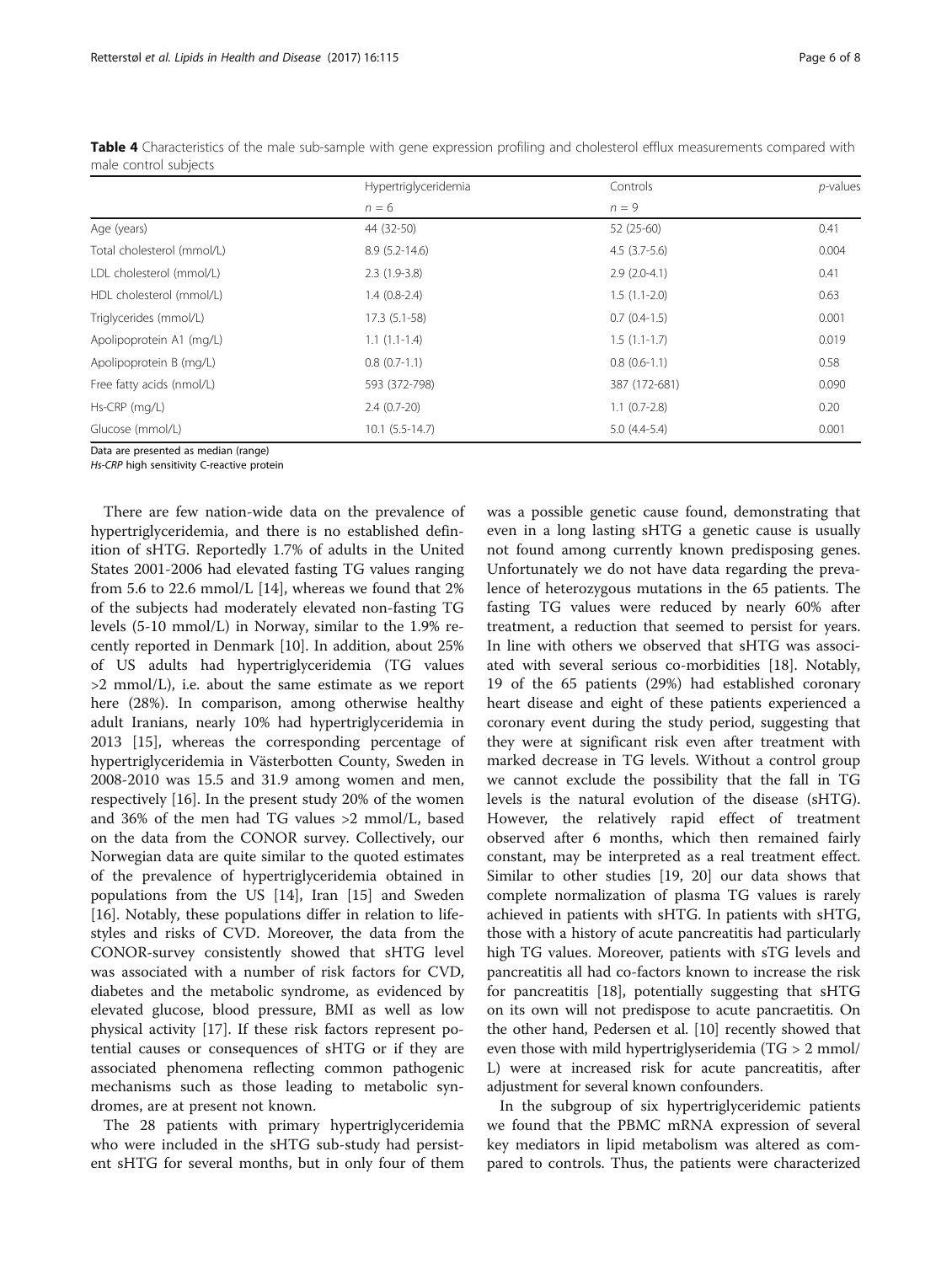<span id="page-6-0"></span>by higher mRNA expression of CPT-1A, CPT-2, and LIPE, concomitantly with lower mRNA expression of ABCG1 compared to controls. Defects in CPT-1 and CPT-2 are associated with hypertriglyceridemia in humans [\[21](#page-7-0)], whereas increased CPT-1 activity is associated with reduced TG concentrations and reduced muscle- and liver steatosis in rats [\[22\]](#page-7-0), suggesting that the high TG levels in the present study population is not caused by decreased β-oxidation. CPT is a PPARα target gene and, as expected, in the patients treated with fibrates, the PBMC mRNA expression of CPT1A and CPT2 were higher compared to controls, thereby counteracting the increased TG levels. Hormone sensitive lipase (LIPE) is also a PPARα target gene, inducing hydrolyses of TG to fatty acids, and this enzyme was also upregulated in PBMC from patients. Thus, it is tempting to hypothesize that the up-regulation of these PPARα sensitive enzymes may represent counteracting mechanisms to down-regulate TG levels. In contrast to the upregulation of genes involved in fatty acid metabolism, PBMC from these patients had decreased mRNA expression of ABCG1, a transporter involved in mediating cholesterol efflux, potentially leading to reduced cholesterol efflux capacity.

In the present study we combined data of prevalence and treatment with analyses to characterize the molecular etiology to strengthen the observations. We acknowledge the fact that since our pooled estimate of sHTG was based on several large surveys, we cannot conclude that this is fully representative for the general Norwegian population. Another possible weakness in large population surveys is that sick people usually participate to a lower extent than healthy. Additionally we cannot exclude possible confounding due to differences in life-styles. Since sHTG is associated with a considerable comorbidity the present data may thus have underestimated the true prevalence of sHTG in the population. On the other hand, patients with sHTG are referred to the Lipid Clinic from all over Norway increasing the representativeness for this population. A fasting TG value was not always available. Moreover, lack of a control group and a participation rate of 58% may have led to a selection bias in the 65 patients with persistent sHTG. Regarding the PBMC sub-study, a limitation is that few patients were included and only male subjects were studied.

## Conclusions

In conclusion, sHTG was present in 1/1000 subjects based on a pooled estimate from several large surveys. Furthermore sHTG was associated with serious comorbidity, in particular CVD, and was associated with an imbalance of genes involved in lipid metabolism. Notably, sHTG is easy and inexpensive to detect and deserve increased attention to limit serious organ complications.

### Additional file

[Additional file 1: Table S1.](dx.doi.org/10.1186/s12944-017-0511-9) Inclusion and exclusion criteria for patients with sHTG for detailed analyses. Table S2. List of lipid-related genes analyzed in peripheral blood mononuclear cells from patients with severe hypertriglyceridemia. Table S3. Baseline biochemical characteristic of 65 patients with severe hypertriglyceridemia. Table S4. Combinations of medications used at end of study among the 65 patients with hypertriglyceridemia. Table S5. Characteristics of the six patients with hypertriglyceridemia subjected to in-depth molecular analyses. (PDF 258 kb)

#### Abbreviations

ABCG1: ATP-binding cassette, sub-family G, member 1; APO: Apolipoprotein; BMI: Body mass index; CONOR: Cohorts of Norway; CPT: Carnitine palmitoyltransferase; CVD: Cardiovascular disease; GPIHBP1: Glycosylphosphatidylinositol-anchored high density lipoproteinbinding protein 1; GUSβ: Glucuronidase β; LIPE: Hormone sensitive lipase; LMF1: Lipase maturation factor 1; LPL: Lipoprotein lipase; PBMC: Peripheral blood mononuclear cells; SD: Standard deviation; sHTG: Severe hypertriglyceridemia; TBP: TATA box binding protein; TG: Triglycerides

#### Funding

The study was supported in part by the Throne Holst Foundation for Nutrition Research, University of Oslo.

#### Availability of data and materials

All datasets generated and analyzed in this study are available from the corresponding author on request.

#### Authors' contributions

KR and POI planned the study and drafted the manuscript. IN, SMU, BH, PA and KBH performed the mRNA expression analyses. IVO collected data from the 65-patient sub-study. RS collected and analysed the data from the population surveys. KEB performed the genetic profiling. All authors analysed data and revised the manuscript. All authors read and approved the final manuscript.

#### Competing interests

The authors declare no conflict of interest with respect to this manuscript.

#### Consent for publication

Not applicable.

#### Ethics approval and consent to participate

The study protocol was approved by the Regional Committee for Medical Health Research Ethics (#S-08337a/S-07455a) and by the Norwegian Data Inspectorate (#08/3914). A written informed consent was obtained from each patient included in the study and the study protocol conformed to the ethical guidelines of the 1975 Declaration of Helsinki.

#### Author details

<sup>1</sup>Department of Nutrition, Institute of Basic Medical Sciences, University of Oslo, P.O. Box 1046Blindern, 0317 Oslo, Norway. <sup>2</sup>Lipid Clinic, Oslo University Hospital, Oslo, Norway. <sup>3</sup>National Advisory Unit on Familial Hypercholesterolemia, Oslo University Hospital, Oslo, Norway. <sup>4</sup>The Norwegian Institute of Public Health, Oslo, Norway. <sup>5</sup>Unit for Cardiac and Cardiovascular Genetics, Department of Medical Genetics, Oslo University Hospital, Oslo, Norway. <sup>6</sup>Research Institute of Internal Medicine, Oslo University Hospital, Oslo, Norway. <sup>7</sup>K.G. Jebsen Inflammatory Research Center, University of Oslo, Oslo, Norway. <sup>8</sup>Section of Clinical Immunology and Infectious Diseases, Oslo University Hospital, Oslo, Norway. <sup>9</sup>Department of Haematology, Oslo University Hospital, Oslo, Norway.

#### Received: 27 March 2017 Accepted: 4 June 2017 Published online: 12 June 2017

#### References

1. Sacks FM, Stanesa M, Hegele RA. Severe hypertriglyceridemia with pancreatitis: thirteen years' treatment with lomitapide. JAMA. 2014;174:443–7.